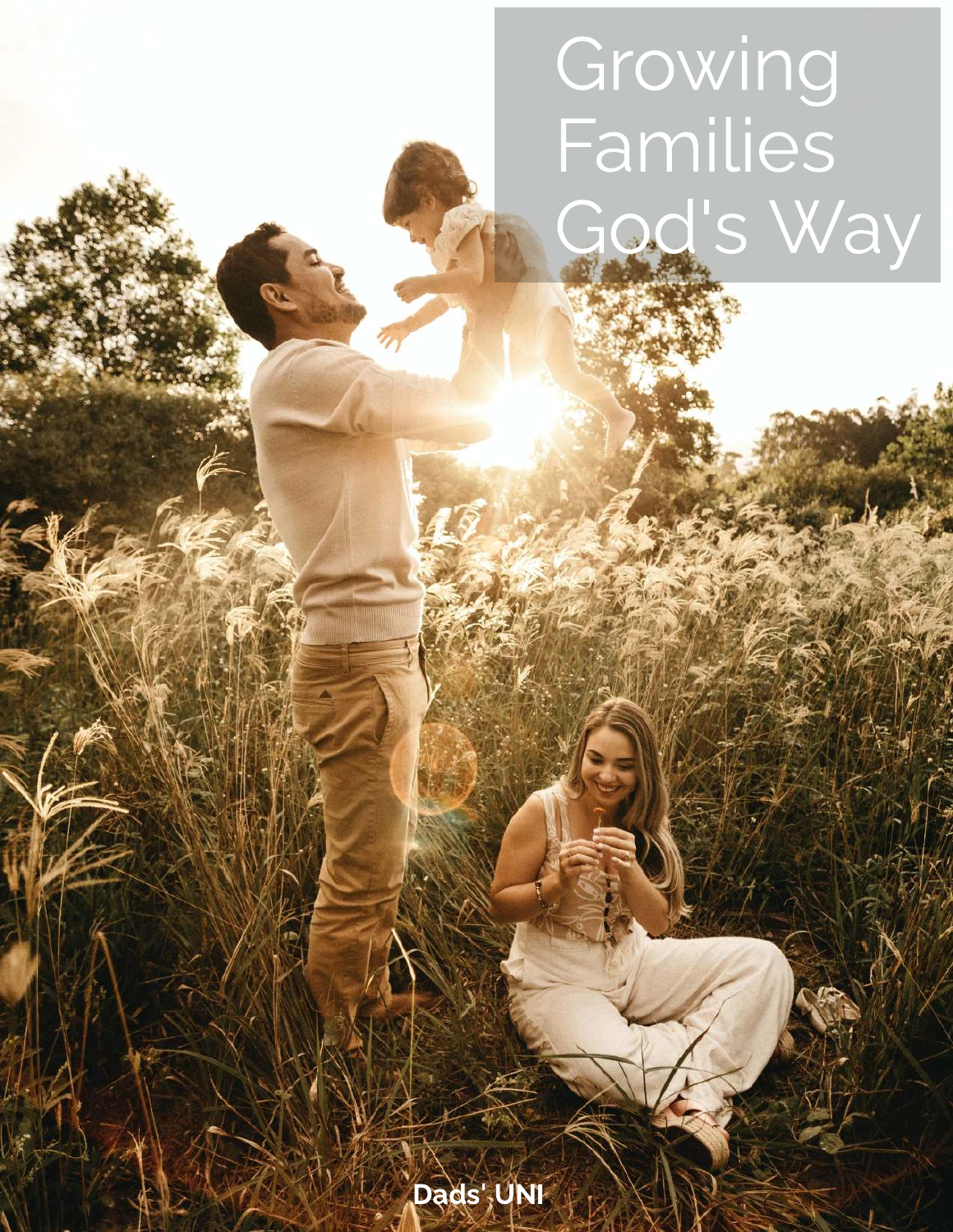# Table Of Contents

| WHY DO WE NEED DADS' UNI?                     | 2              |
|-----------------------------------------------|----------------|
| DADS' UNI: UNDERSTANDING                      | $\overline{4}$ |
| DADS' UNI: NURTURING                          | 8              |
| DADS' UNI: IMPARTING                          | 11             |
| MORALS, ETHICS, LAWS AND STANDARDS IN SOCIETY | 14             |
| UNDERSTANDING GOD'S LAW                       | 17             |
| The Ministry Of Dads' UNI                     | 19             |
|                                               |                |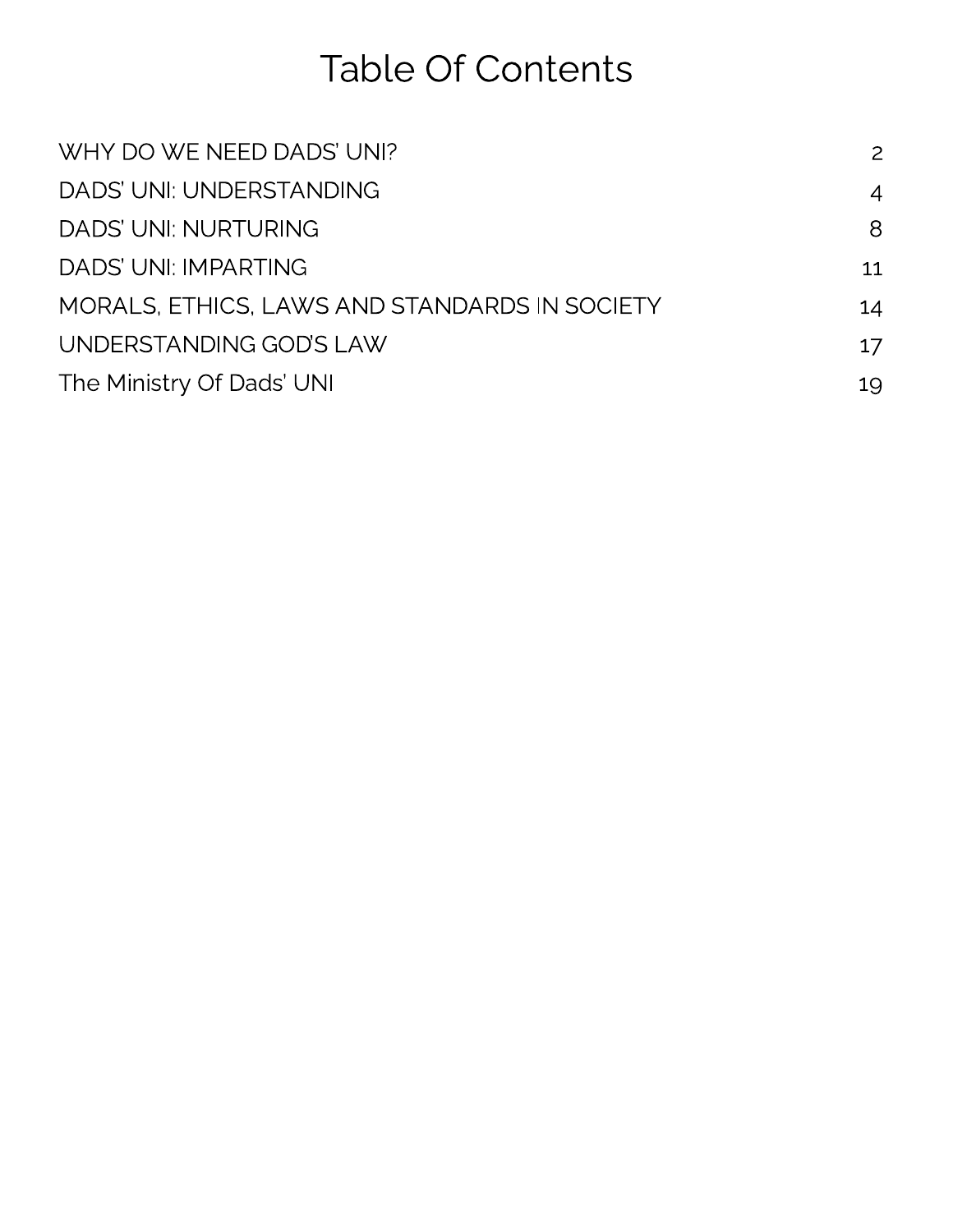# WHY DO WE NEED DADS' UNI?

#### Modern Society was built upon Moral and Ethical Foundations

The morals and ethics of any society or nation are the fabric that holds it together. The way we relate to<br>each other and treat our fellow man will ultimately influence our entire nation, either for good or for evil. Without a solid moral and ethical framework, a society begins to break down, piece by piece, person by without a solid moral and ethical framework, and ethical framework, a solid more work, piece by piece, person by person, family by family, suburb by suburb, and city by city.

The breakdown happens slowly over several generations until it implodes upon itself and is destroyed.<br>Although the decline seems slow from where we stand in history, it is measurable, measured by several factors of which we are all aware.

Divorce rates, crime rates, youth suicide on the increase, the widespread breakdown of the family unit, the huge increase increase increase increase increase increase in our national abortions in our nation, violence in our schools and streets, and gang-related crime.

To must a solution to the problems in the case as a society, included moderning how they began them in 20th so<br>Century, two maior revolutions profoundly affected our society, **the first was the industrial revolution and th** second was the sexual revolution. The industrial revolution to . The industrial revolution transformed our society from one that was not originally based upon an agricultural and farming base to one that became primarily an industry base.

It took the men and the fathers out of their homes and placed them in the factories and workplaces. They<br>were no longer available 24/7 to raise their sons and daughters and to teach them how they should go in life but were often absent for 10-12 hrs a day 6-7 days a week making a living to support their families financially. Many of you may recognize a similar situation in your schedule. Many of you may recognize a similar situation in your schedule.

The parenting role began to fall more and more to the mothers as the men went off to work each day. The men no<br>Then no longer had the input into the raising of the children as they had for generations past, and what was previously a cooperative effort between both parents, became almost solely the responsibility of the mother. This fundamental change in the way we raised our children was to have a profound effect over the next two generations, as the father's role seemed to decrease more and more. generations, as the father's role seemed to decrease more and more.

The second revolution that we faced in the 20th Century was the sexual revolution of the 1960s. They called the<br>it 'The Age of Aquarius', and with it came a major cultural change. The revolution encouraged free sex and relativism, where 'if it feels good and doesn't hurt anybody else, do it!' It gave birth to a philosophical position<br>of 'ne electivism' where even feet an areal is abellegeed and efter discorded. of 'no absolutes', where every fact or creed is challenged and often discarded.

(Psalm 2) says " Why do the nations rage, and the people plot a vain thing, the kings of the earth set themselves and the rulers take counsel together against The Lord and against His Anointed, saying ' let us break their bonds in pieces and cast away their cords from us."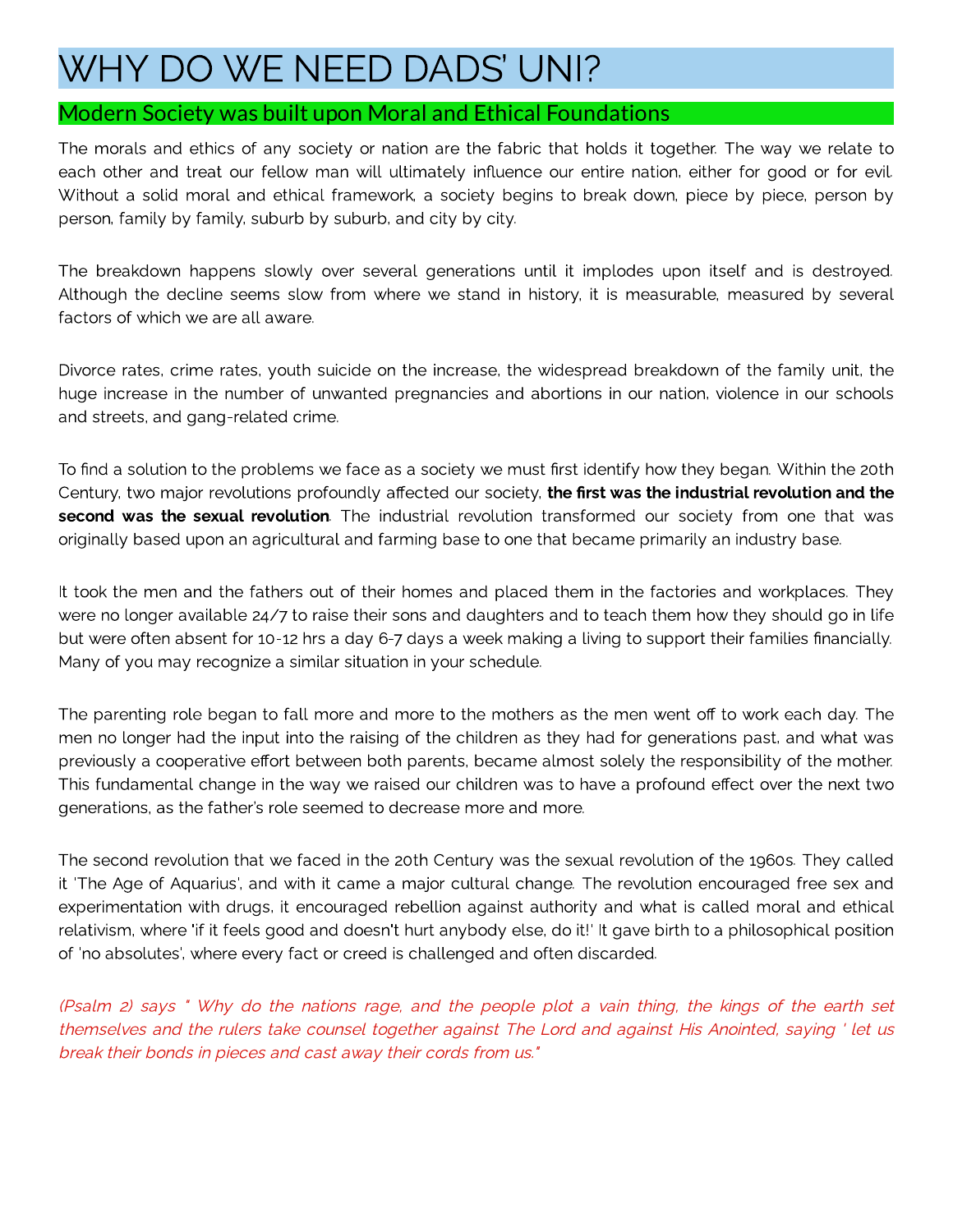The revolution of the 1960s was determined to free itself from the moral and ethical framework of our society, to reach for a higher goal. They aspired to greater freedom, but a generation later we find ourselves more and more in bondage. The better life that they hoped for has not eventuated. It is time to return to the moral and ethical foundations that made our nations great, a framework that does work and has been proven over many hundreds of years.

Our foundation stones have been laid in the Judaeo-Christian Ethic, The Ten Commandments, and the teachings of the Holy Bible. As we as fathers and the leaders of our families, return to the moral and ethical standards of the bible, we will strengthen the next generation. We will rebuild the firm foundation for them to stand upon so that our children and our children's children would know the stability and strength that God has destined for them.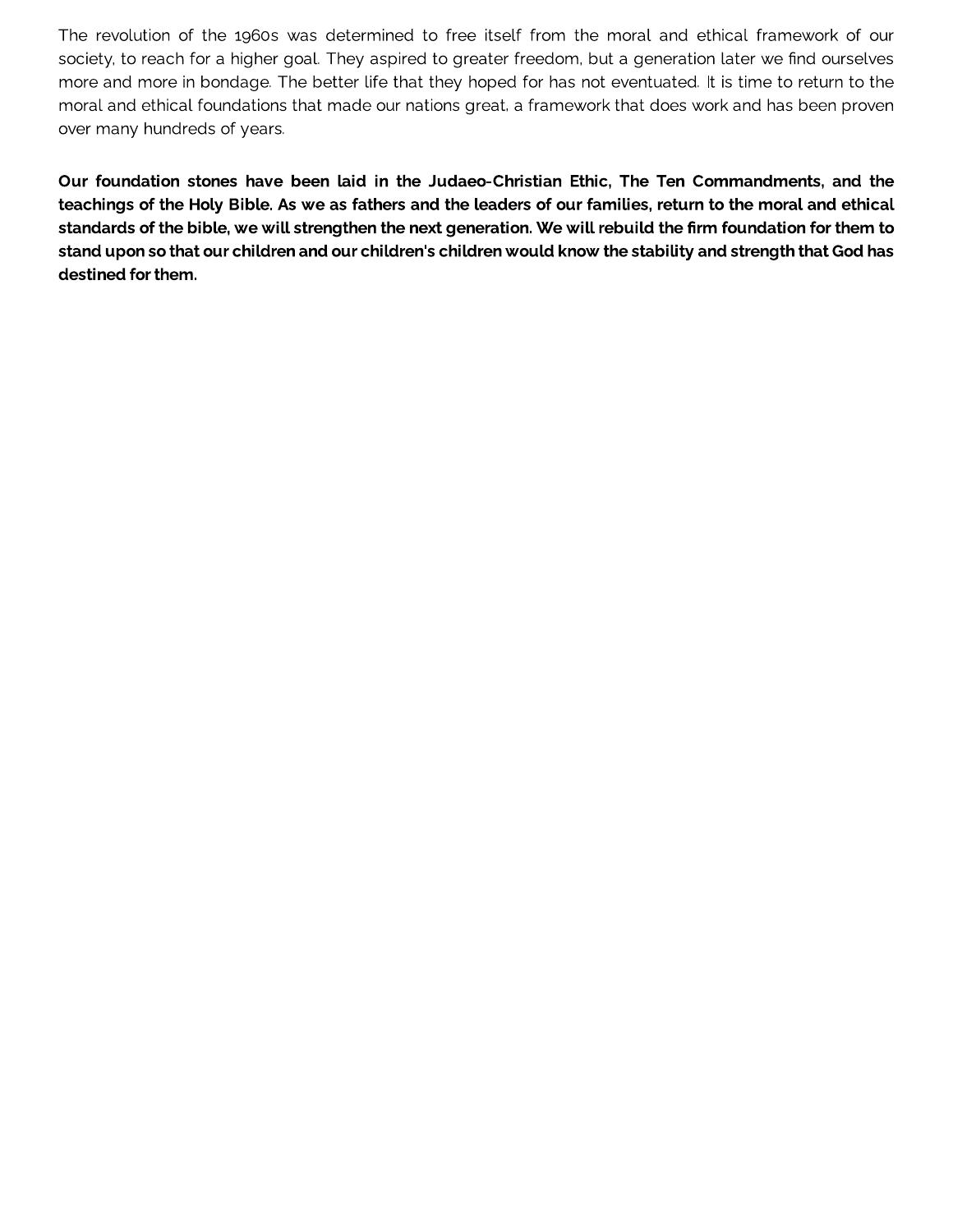# DADS' UNI: UNDERSTANDING

I thought it was time to revisit the foundations of Dads 'UNI and to explain afresh the elements that make us<br>who we are as an organization. While in the role as Senior Pastor of a church on Australia's Gold Coast in the 1990's I received the idea and concept of Dads' UNI whilst in prayer. Any God-given calling doesn't merely reside in the mind as an idea only but is 'birthed in the spirit' of the person 'He' has called to fulfill the work. In such a way God spoke to me and implanted a seed inside me which is constantly being watered and  $s$  such a way God spoke to me and interest  $\sim$  me and inside me which is constant  $\sim$  me and inside  $\sim$  me and inside  $\sim$  me which is constant  $\sim$  me and inside  $\sim$  me which is constant to me and in  $\sim$  me and in growing into a fruitful ministery. In the sequence of position about the rest letter of our acronym UNI, and the word it stands for is Understanding.

#### Knowledge can open the doorway to Understanding and Wisdom

Dads' UNI is based upon the three foundation precepts of Understanding, Nurturing, and Imparting. These<br>three areas address the requirements of the mind, the emotions, and the spirit of man and seek to bring them into a position where they can receive the fullness of God's blessing and abundant life. them into a position where they can receive the fullness of God's blessing and abundant life.

#### Dads' UNI - Understanding

Understanding:

Noun - the ability to understand something; comprehension.

#### To comprehend, to apprehend, to grasp, to perceive, to discern, to appreciate, to conceive or absorb

(Proverbs 2:1-5) My son, if you receive my words, and treasure my commands within you, So that you incline your ear to wisdom, and apply your heart to understanding; Yes, if you cry out for discernment, and lift up your voice for understanding, If you seek her as silver, and search for her as for hidden treasures; Then you will understand the fear of the Lord, and find the knowledge of God.

The mind is a gateway into our inner life and it is here that we must begin if we are to be successful in<br>bringing about the change that is reguired to transform our lives. Right thinking will open up the path to right actions which will bring about the right results in life, whereas wrong thinking will open the path to wrong actions which will bring about wrong results in life. How crucial it is therefore to start by laying the correct mental foundation so that we make the way open for a wonderful life. mental foundation so that we make the way open for a wonderful life.

Having understanding is more than merely acquiring knowledge on any given subject, it may begin in the<br>mind but then it must go deeper into our human experience. Understanding comes through reflection and meditation upon the important areas of life and the experience we receive in their out-working over the years. Dads' UNI provides our teachings worldwide to any man desiring to improve as a parent by understanding. perceiving, and grasping the truths of fatherhood. perceiving, and grasping the truths of fatherhood.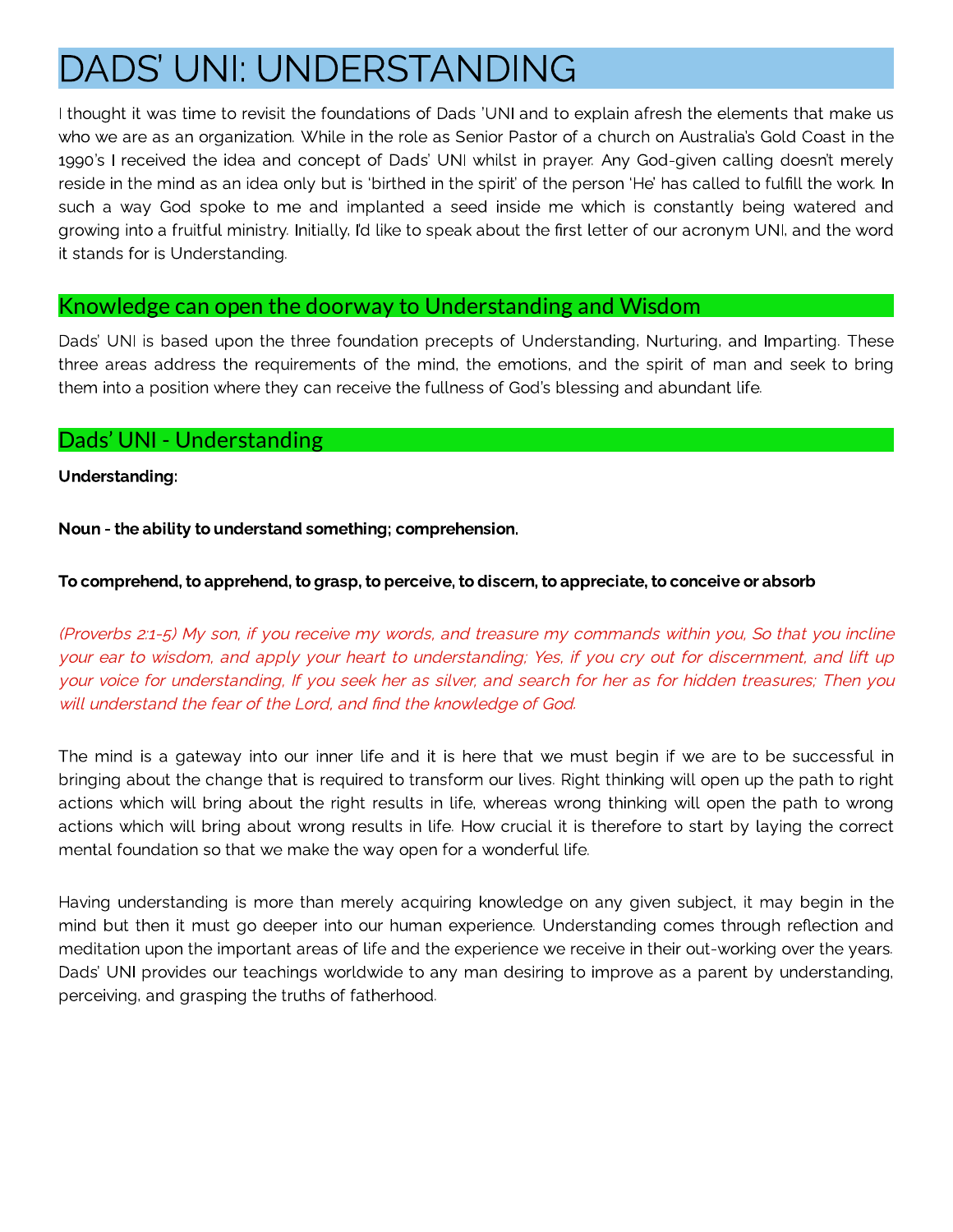#### Understanding Wisdom

#### (Proverbs 21:30) There is no wisdom. or understanding, or counsel against the Lord.

There are many 'experts' these days with much to say on any given subject and often we as the public listen<br>to their counsel and follow their advice. However, it is also important to note that these are merely fallible men who have been educated and trained by other fallible men in our Universities and Colleges. My point is this, much of their advice may be sound and usable in our lives but we should not fall into the error of accepting without question those things which they say. accepting without question those things which they say.

There is I believe a 'Litmus Test' that should be applied to every area of life if we are to truly attain wisdom<br>and not merely have our heads filled with the knowledge of men. That 'Litmus Test' is the comparison that we must all make between what the 'experts' say and what God Himself says in the Bible. God is revealed as our Creator, it was He who designed us and knows every aspect of our lives intimately. God has always been and always will be and His eternal life is filled with infinite knowledge. Without a doubt, there is no one more qualified than our heavenly Father to dispense wisdom and knowledge, and those who disagree with what He says on any given subject will ultimately be proven to be in error. says on any given subject will ultimately be proven to be in error.

Wisdom comes when we understand how to apply those truths we find in God's word in a way that is<br>acceptable in His sight, so that we may fully benefit ourselves and our fellow man. Dads' UNI aims to bring acceptable in His signification in His signification of  $\alpha$  and  $\alpha$  and  $\alpha$  are  $\alpha$  that we may fellow man. Dads  $\alpha$  is the signification man. Dads to be  $\alpha$  is the signification man. Dads in  $\alpha$  is the significal understanding and wisdom to the important areas of parenting and empower fathers to raise wonderful

#### Understanding Responsibility

#### (Psalm 127:3) Behold, children are a heritage from the Lord, the fruit of the womb is a reward.

Children are one of the greatest rewards we as a man can receive on this earth, but with that reward comes<br>a responsibility to care for them. God our heavenly Father has delegated the care of each child born to its parents and especially to the father of the child, and it is ultimately before Him that we must stand and give an account of how we treated our children.

Every father was first a son, and as a son relied upon his parents to provide for him, protect him from danger,<br>and quide him in life. Without these basic safequards, a child has little chance of survival in the hostile wo we live in. It is a father's responsibility to accept this challenge of taking care of his child and ensuring to the best of his ability that they have every opportunity in life. best of his ability that they have every opportunity in life.

Fathers who fail to accept their role in the family abandon their children to many destructive and harmful<br>attacks. A child has no way to defend itself in a hostile world but is easily taken advantage of when there is no provider, protector, or quide in life. Dads' UNI emphasizes the importance of shouldering our parental no provider, provider, provider, provider, or guide in life. Dads in life. Dads in life in life. Dads in life. Dads in life. Dads in life. Dads in life. Dads in life. Dads in life. Dads in life in life in life in life. Dad responsibilities as a pathway to becoming the best men that we could be.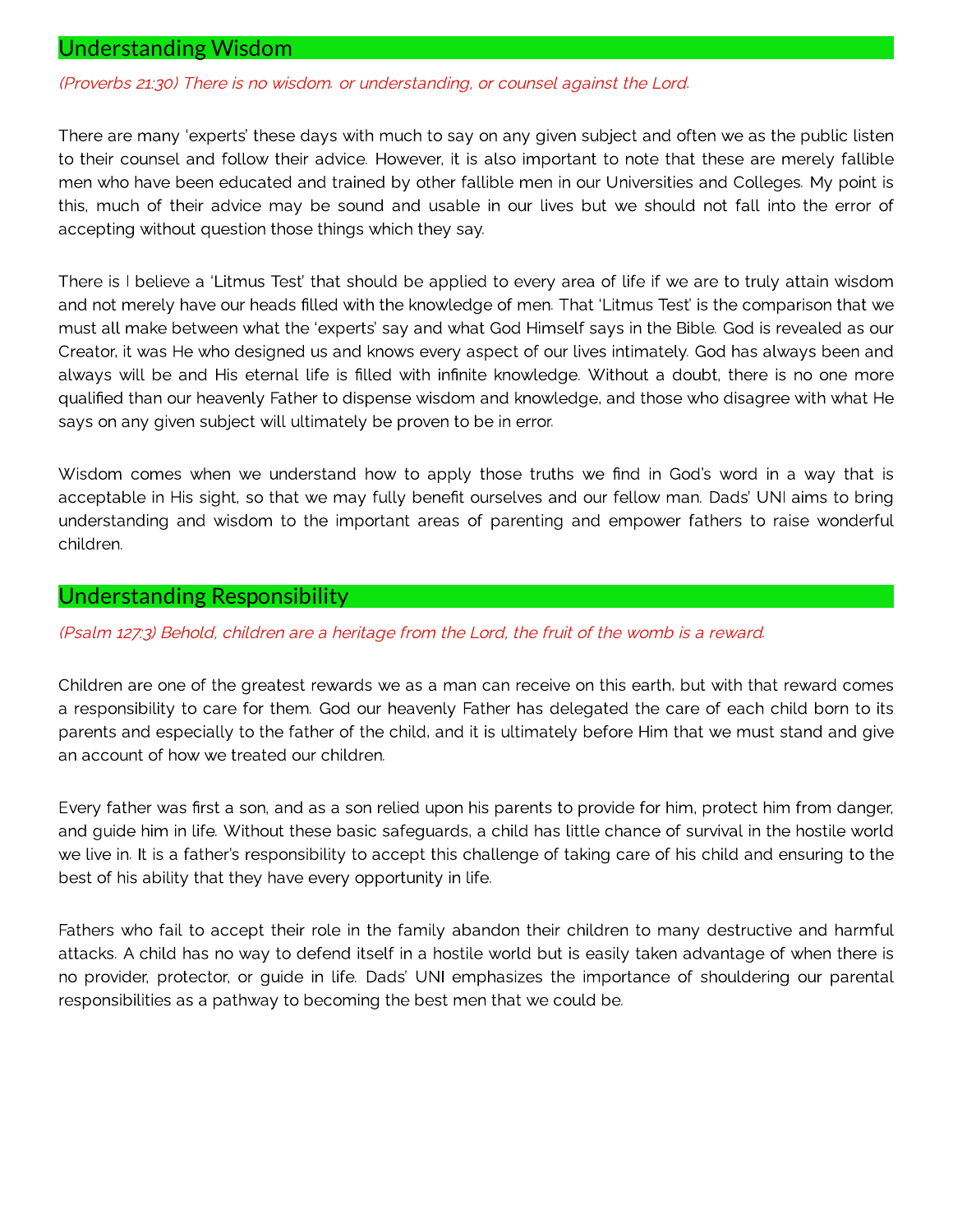#### Understanding Relationships

#### (John 15:13) Greater love has no one than this, than to lay down one's life for his friends.

Life in this world is about relationships. Our first relationship is with our parents and siblings in the family in which we were born, and it is here that we learn many of the keys to maintaining and building healthy relationships. Understanding the importance of showing respect and honor to each member of the family, and especially your parents lays a foundation for understanding how all relationships in life work.

The realization that we all get offended at times by others and we also offend others is easily understood, because we are all individuals and think differently on many subjects. It is because of the proliferation of 'offenses' in life that we must master the life principle of giving and receiving forgiveness regularly. As we go through life the keys of respect, honor, and forgiveness are outworked in our friendships at school, our relationship with our girlfriends, and ultimately will be with our wives and family.

Those who fail to master these basic principles of how to relate to another human being will struggle to be truly successful throughout their lives, for it is within relationships that we find our greatest fulfillment and happiness. Dads' UNI teaches that it is within our relationships that we find both our greatest blessings and our greatest challenges in life, and without a doubt, it is those fathers who lay down their selfish desires and choose to serve that enjoy the experience most.

#### Understanding Values

#### (Proverbs 12:22) Lying lips are an abomination to the Lord, but those who deal truthfully are His delight.

The values we esteem within society like working hard, being honest, and treating our fellow man with kindness are based upon the principles of God's Word. These values are eternal and proven throughout the history of mankind to be beneficial not only to those who practice them but also to the society in general that profits from them.

Values and standards in society set a benchmark of what is acceptable behavior and what is not and should be established clearly and taught to every member of our society. Historically it is often when we as a society stray from these standards and disregard these values that we find ourselves experiencing the negative results of selfish and cruel acts perpetrated upon individuals and communities.

Dads' UNI advocates the return of our society to the Biblical standards observed by our forefathers, so that we may enjoy the security and stability that they have been proven to bring to us all.

#### Understanding God's Principles

#### (Galatians 6:7) Do not be deceived, God is not mocked; for whatever a man sows, that he will also reap.

Many principles are spoken of within God's Word and they all apply to our lives as men and fathers. Daily study of the scriptures in the Bible gives many insights into both what is acceptable in the sight of God and what will benefit our lives as men here on the earth. God watches everything we do in life and He has set principles in motion that rebound back to us many of the acts we commit in life, whether they are positive or negative.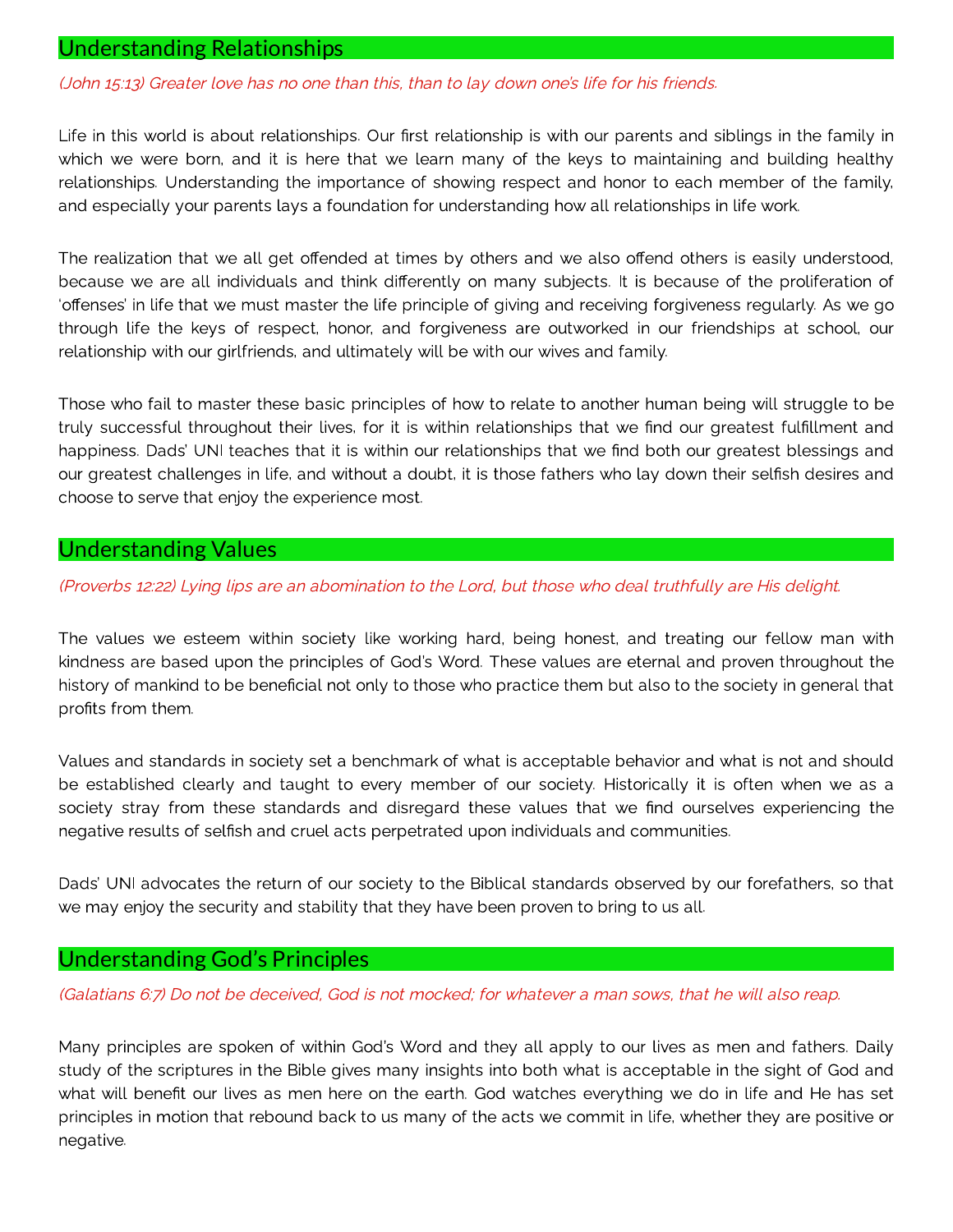If we are kind to others we will also be shown kindness somewhere in our life, if we are generous toward those who are in need then God will not forsake us in our own time of need. If we forgive others of their errors and come to God humbly seeking His mercy, then God will surely forgive us our errors too. But if we are harsh and cruel toward our fellow man or devious and wicked in our hearts then we will reap the harvest of the destructive seeds we have sown and bring judgment down upon our heads.

By understanding that God's principles are established forever on the earth we as men can choose to walk in a way that will not only benefit us individually but also the children we are raising. Dads' UNI upholds that in life it is always advantageous to do things God's way so that we may receive the fullness of the blessing He desires to give our family.

Acquiring an understanding heart is the foundation for receiving wisdom in every area of our lives, especially<br>In the area of fatherhood. This is obtained through both loving and fearing God and putting His ways first in your life. Every other aspect of life falls into its proper place when this foundation stone is laid firmly in our hearts as a man. To be the best man and father we can be in this world we need to seek daily to acquire an understanding of mind and heart, and the blessings that they release into our family. understanding of mind and heart, and the blessings that they release into our family.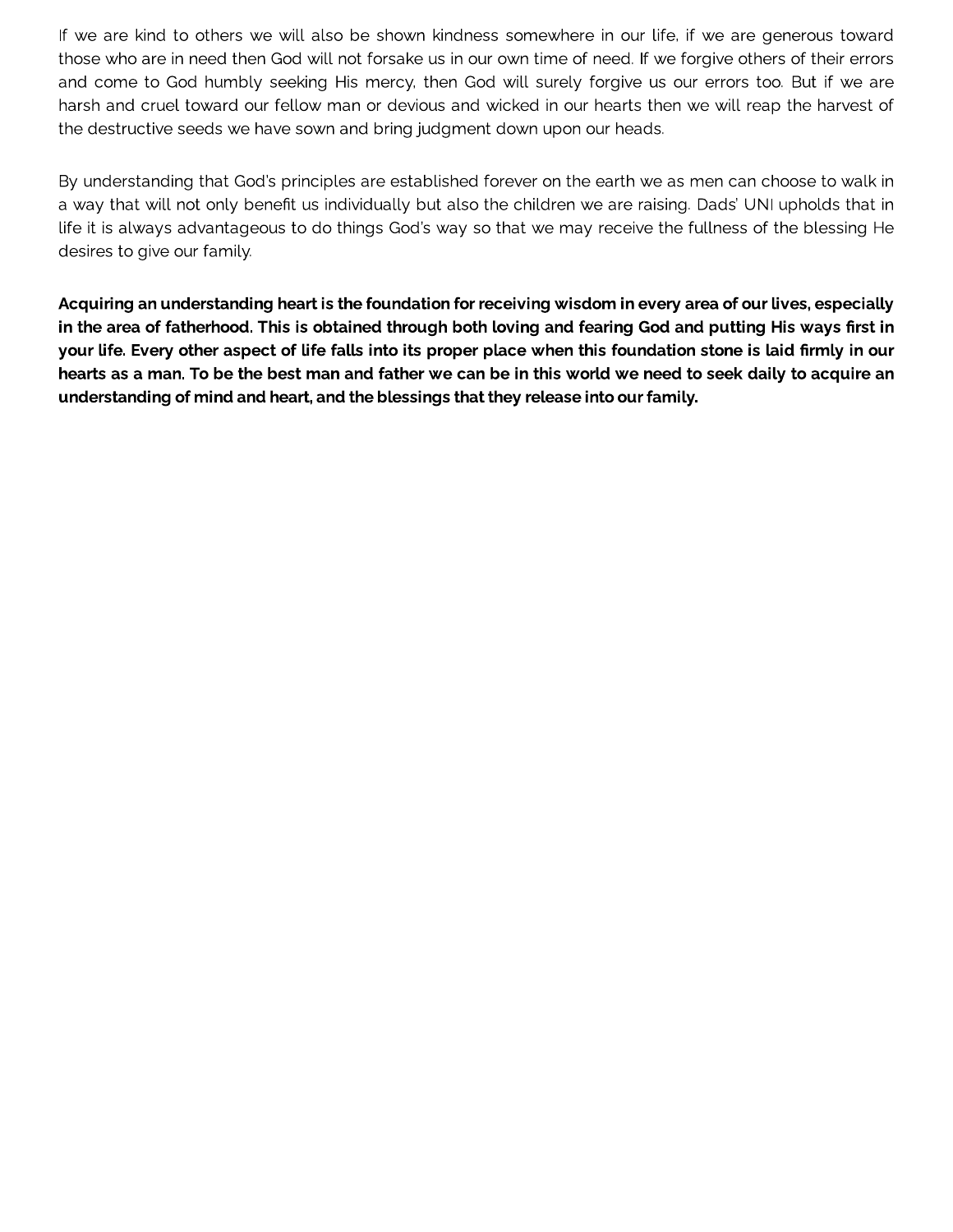# <span id="page-8-0"></span>DADS' UNI: NURTURING

I am continually reminded about the importance of laying a firm foundation in every area of life if what we<br>are attempting to build is to stand the test of time. This principle remains true whether we are building our new home, considering a career change, or planning for a family. Building something that will last requires time, effort, and a considerable amount of wisdom. Continuing our short series on the foundation principles of our Dads' UNI organization that are found within our acronym UNI, we progress to the word Nurturing. our Dads' UNI organization that are found within our acronym UNI, we progress to the word Nurturing.

#### Our children need to be nurtured in many areas

Dads' UNI is based upon the three foundation precepts of Understanding, Nurturing, and Imparting. These three areas address the needs of the mind, the emotions, and the spirit of man and seek to bring them into a three areas areas address three areas and the mind, the mind, the spirit of mind, the spirit of man and seek to position where they can receive the fullness of God's blessing and abundant life.

#### Dads' UNI - Nurturing

#### Nurturing

Verb - Caring for and protecting (someone or something) while they are growing

#### Helping or encouraging the development of (someone or something)

#### Cherishing (a hope, belief, or ambition).

When I write about Nurturing my mind inevitably reverts to the illustration which I believe best describes the<br>process of Nurture and the picture is that of a plant conservatory. In a well-prepared and thought-out plant process of Nurture and the picture is that of a plant conservation is that of a plant conservation is the plant<br>Process of a well-prepared and the picture is the picture is that fines a position to full-pretainly are proce conservatory, all the elements that are needed to bring a plant from seedling to full maturity are present.

The basic elements required for plants to thrive are water, sunshine, good soil, clean air, and room to grow.<br>There needs to be the right amount of each element, distributed at the correct time for the plant to truly thrive. It is also important that each plant be positioned in the correct location for its requirements. Every plant is different and has differing needs and so it is with children, they are all unique and it is our job as a father to identify their individual needs and provide the best environment for them to grow and truly prosper father to identify their individual needs and provide the best environment for them to grow and truly prosper

Every gardener knows that plants don't just need attention when they are seedlings, but constant care is also<br>required while they continue to grow into maturity. This principle is relevant in our role of fatherhood, we are the gardeners and our children are our plantings. Like plants, our children will require the correct amount of nutrients to be added to their lives at the right times to help them grow. They will also require a constant weeding around them to keep them free of the restraints of bad influences. In our nurturing role, we will need to ensure that our children are receiving those elements they require daily and we must be prepared to to ensure that our children are receiving the receiving those elements they require daily and we must be prepared to prune away the wrong attitudes that all children develop.

(Deuteronomy 11:18-21) "Therefore you shall lay up these words of mine in your heart and in your soul, and bind them as a sign on your hand, and they shall be as front lets between your eyes. You shall teach them to your children, speaking of them when you sit in your house, when you walk by the way, when you lie down, and when you rise up. And you shall write them on the doorposts of your house and on your gates, that your days and the days of your children may be multiplied in the land of which the Lord swore to your fathers to give them, like the days of the heavens above the earth.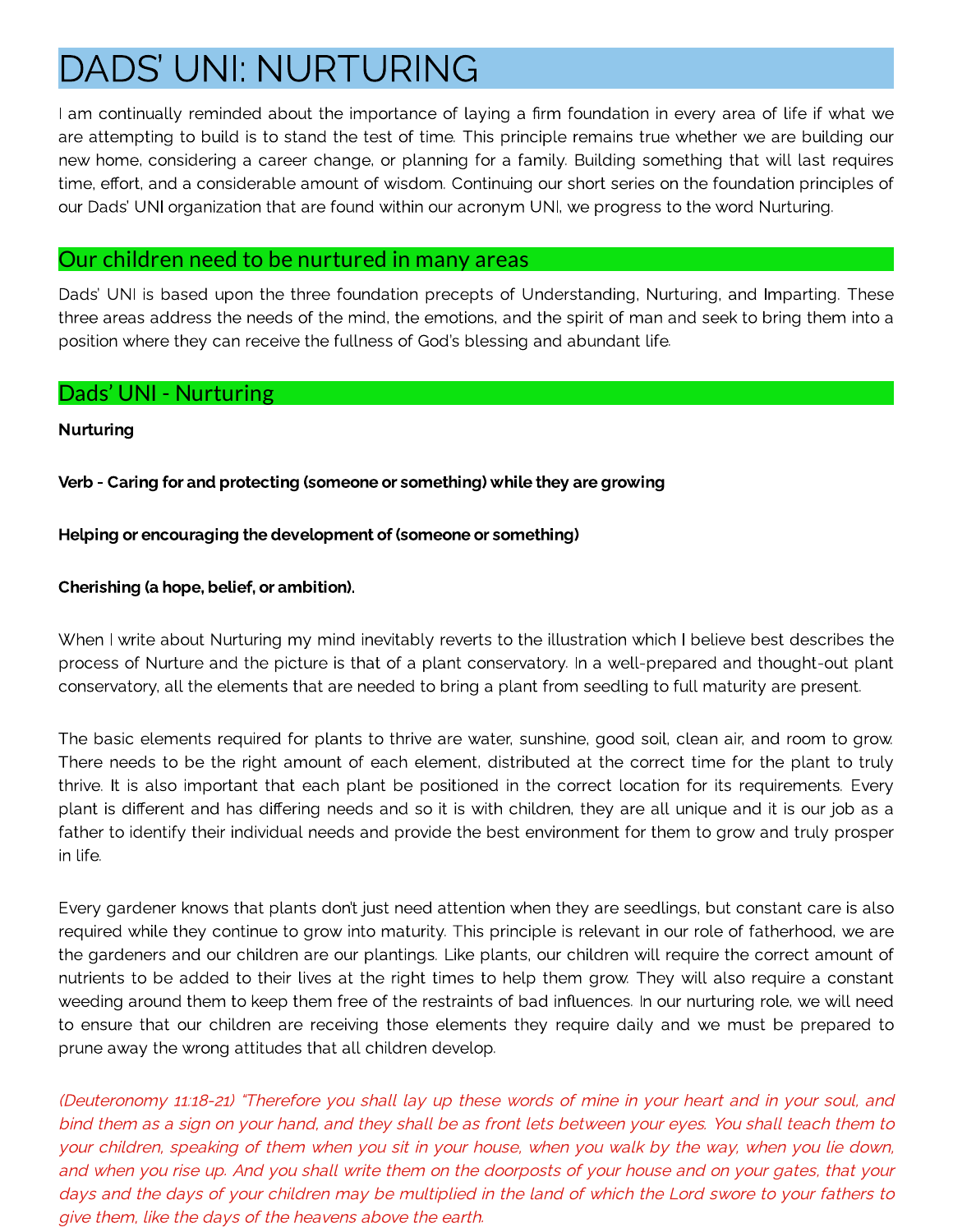Like the nurturing father described in the scripture above, our role must be constant and vigilant to ensure<br>that our children are raised in the best possible way and thereby given the best possible chance of a wonderful life and eternity. What follows is a shortlist of some of the areas we will need to be diligent in as a wonderful life and eternity. What follows is a shortlist of some of the areas we will need to be diligent in as a<br>Ethnol

#### Physical Nurture

To nurture our children physically we as fathers need to provide for them the basics of life such as food,<br>clothing, and shelter. These components will sustain the natural physical life of a human being so that they can grow into full maturity, from a child to an adult. A balanced and nutrient-rich diet containing fruit and vegetables, proteins, and grains is broadly recommended by nutritionists. It is also our responsibility to provide clean well-fitting clothes and a safe and secure place to live to ensure that our child is physically provide clean well-tting clothes and a safe and secure place to live to ensure that our child is physically prepared for life.

If we as the father and head of the home lead an active physical life, then our children are far more likely to<br>follow our example and also be active and healthy. By encouraging them to pursue a sport or activity and supporting them in it we can help ensure that they can grow strong and fit for life. Taking on a supportive role as a manager or coach of their team or even just a regular supporter will make a big difference to your child, as your approval as their father is vital for their well-being. child, as your approval as their father is vital for their well-being.

#### Emotional Nurture

A child's needs however do not stop at physical requirements, every child has an emotional appetite that<br>must be met as well. We as fathers, in partnership with our wives, need to provide for the emotional needs of our children by establishing a loving, caring, and supportive environment for them to grow up in. I cannot stress too much how important emotional nurture is in the life of a child, especially that which comes from stress to much how important emotional nurture is in the life of a child, especially that which comes from tha<br>How follow

Boys need to do things such as hug and wrestle with their father regularly to help develop a positive and<br>balanced male self-image and avoid the gender confusion that is constantly being promoted in the world. Girls need the hugs and tickling from a loving and encouraging father that treats them like a princess and tells them how wonderful she is, this will impart to her the self-image she requires to be a healthy and happy individuals. Both actions from a father impart love and acceptance to a young child and help develop them into emotionally secure adults. into emotionally secure adults.

#### Intellectual Nurture

Our children's minds are designed to be a library and resource that they can draw upon throughout life to<br>help them travel successfully through this world. But each library must first be fitted out and stocked with books and it is here that we as parents have a huge opportunity and responsibility. We can ensure that the books and it is here that we as parents have a huge opportunity and responsibility. We can ensure the specific information stored within the database of their mind is valid, encouraging and pointing them in the right

By reading to our children at an early age we can impart to them a love of learning and train them to use<br>their imagination. Fathers who read to their children strengthen the bond they share. There is often a wonderful interaction between them via the inevitable questions that arise from telling stories. Reqular wonderful interaction between them via them via them via them via them via them via them via them via them via<br>In odine a stories are a wresolarful wroute a murium sourcelillors intellectually such areas as advertised a di bedomine stories are a wonderful way to nurture our children intellectually and open an educational pathway, that will help them get ahead in life.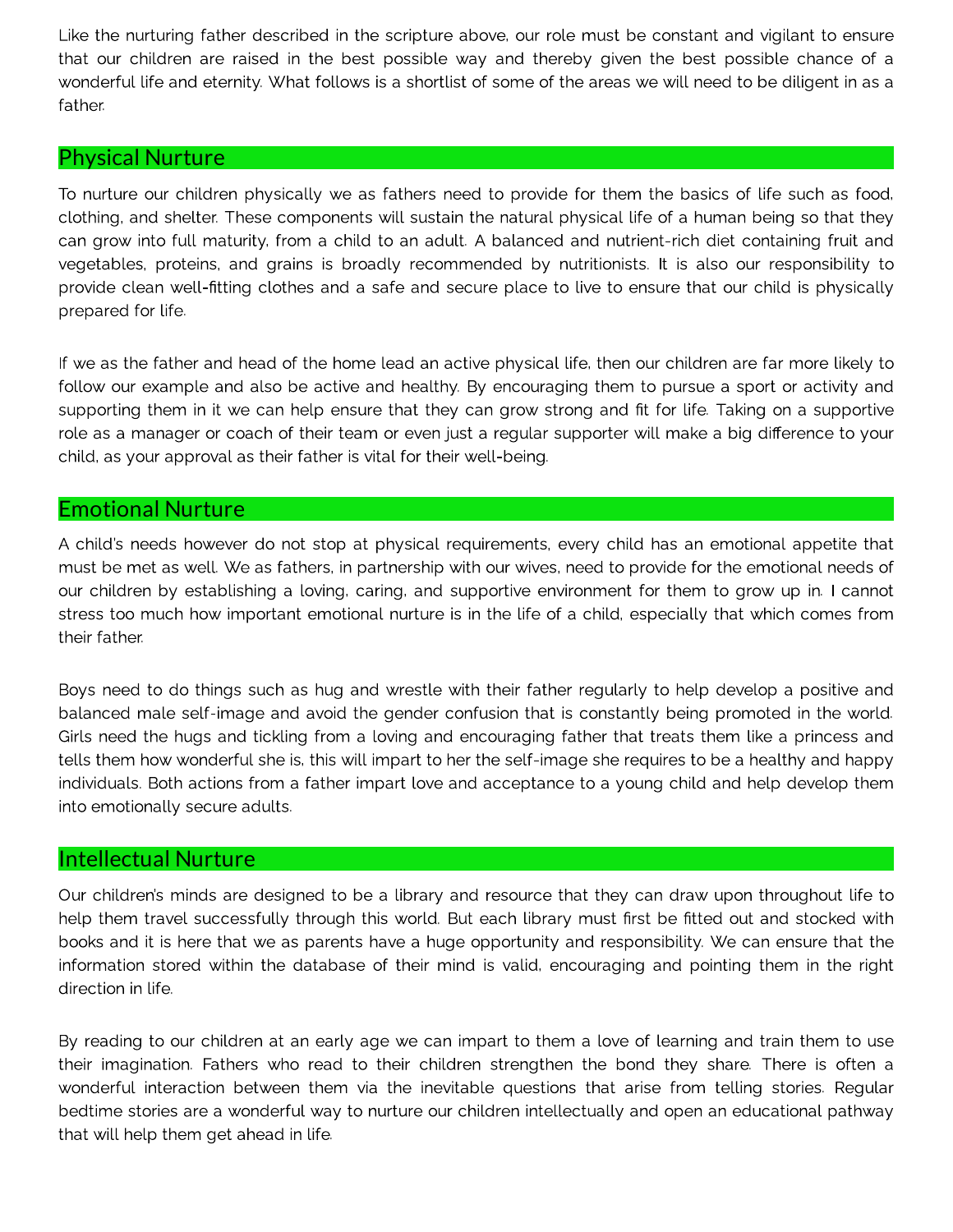#### Spiritual Nurture

A child's spirit is the central hub out of which they live and relate to the world. It is incredibly important to protect a child's spirit by ensuring that the words they hear about themselves are encouraging and imparting hope for their future. As a father, we need to share our values, faith, and beliefs with our child that they may share our direction in life and hope for eternity.

Many things in the world are destructive for a child and none more so than the words that people speak and the influences that surround them. Although we can't protect them from every negative situation, we can ensure that the majority of the influences and words spoken over their lives are positive and encouraging, rather than destructive and belittling.

Nurturing our children may not come naturally for many men, as we have come out of generations where father/child nurturing relationships have been neglected or even discarded entirely. The good news is that every man has the ability hard-wired within themselves to succeed in this wonderful area of parenthood. It is by applying ourselves as men and committing to nurturing relationships that we can create a strong bond with our child that will last a lifetime.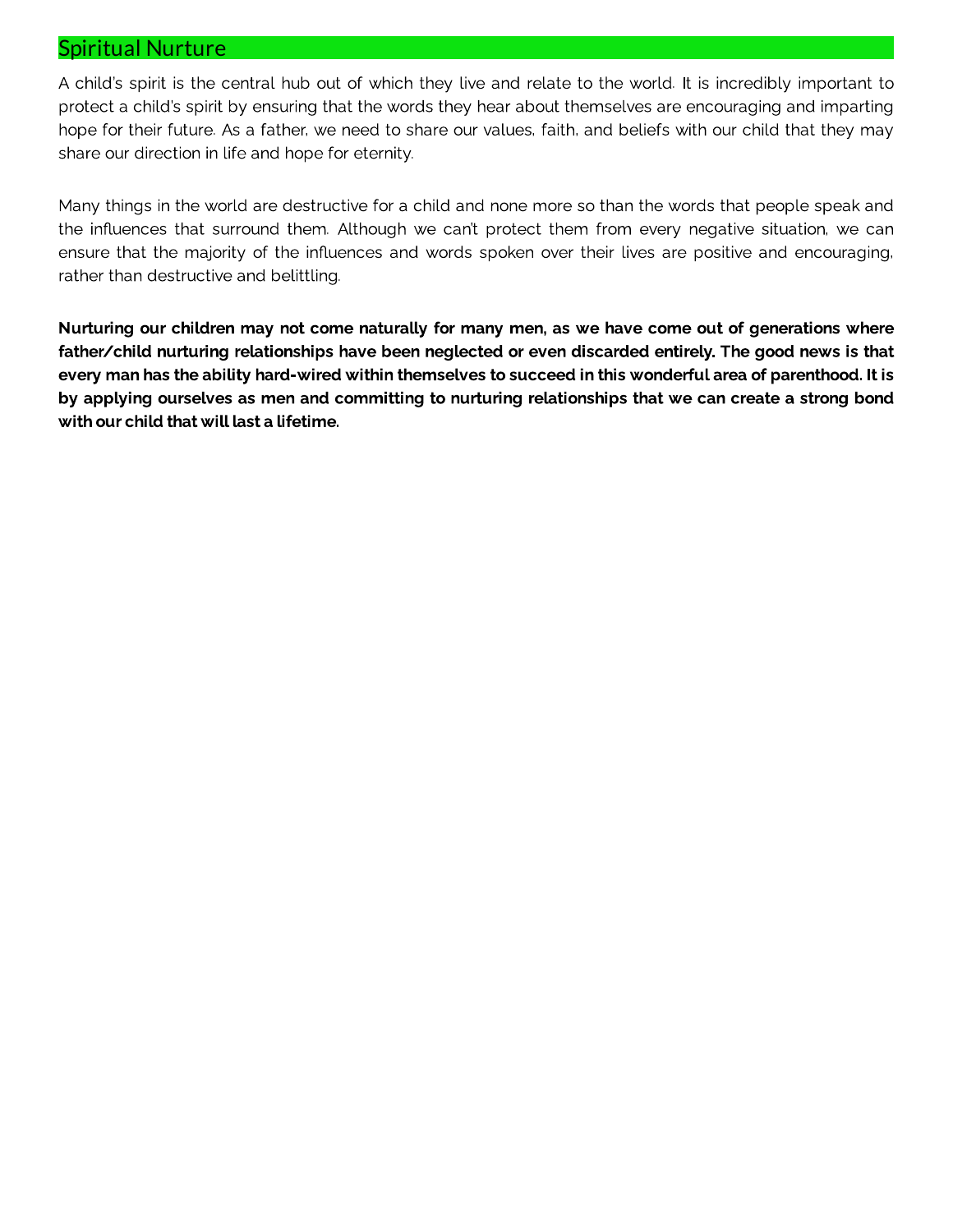# <span id="page-11-0"></span>DADS' UNI: IMPARTING

One of the most wonderful things a father can do in life is to bestow a blessing upon his children. We all have a blessing to give, whether it's a kind word, an encouraging smile, or something that can be defined as a spiritual endowment. We can only give to others that which we have ourselves, and so it is with our blessing, as a father we can share a part of our life with our child. As we conclude our short series on the foundation principles of our Dads' UNI organization that are found within our acronym UNI, we arrive at the final word Imparting.

#### Every father has a blessing to give their child

Dads' UNI is based upon the three foundation precepts of Understanding, Nurturing, and Imparting. These three areas address the needs of the mind, the emotions, and the spirit of man and seek to bring them into a position where they can receive the fullness of God's blessing and abundant life.

#### Dads' UNI – Imparting

#### Impart

Verb - To make known. (information)

 $t_{\rm t}$  to communicate, to pass on or convey, to disseminate or circulate

## $T_{\rm t}$  a core  $\alpha$  are quality).

## to give, to confer, to grant, to bestow, to provide, to supply or contribute.

As a father, we have all received authority from God our Heavenly Father. Our authority is to be the head of our home and the person most responsible before God for the raising of our children. Although in modern times many men seem to have delegated much of their parental responsibilities to their wives, this is a shortsighted solution that is destined to fail. Children need their fathers to be fully involved in every area of their life if they are to prosper and mature physically, mentally, emotionally, and spiritually.

The spiritual blessing that fathers must give their children is powerful and has far-reaching effects on their children's lives. Like the roots that spread out from a tree, so a father's blessing reaches far beyond the initial imparting. What follows is a shortlist of some of the most common ways a father can impart a blessing to his children.

#### Baby Dedication

(Matthew 19:14) But Jesus said, "Let the little children come to Me, and do not forbid them; for of such is the kingdom of heaven."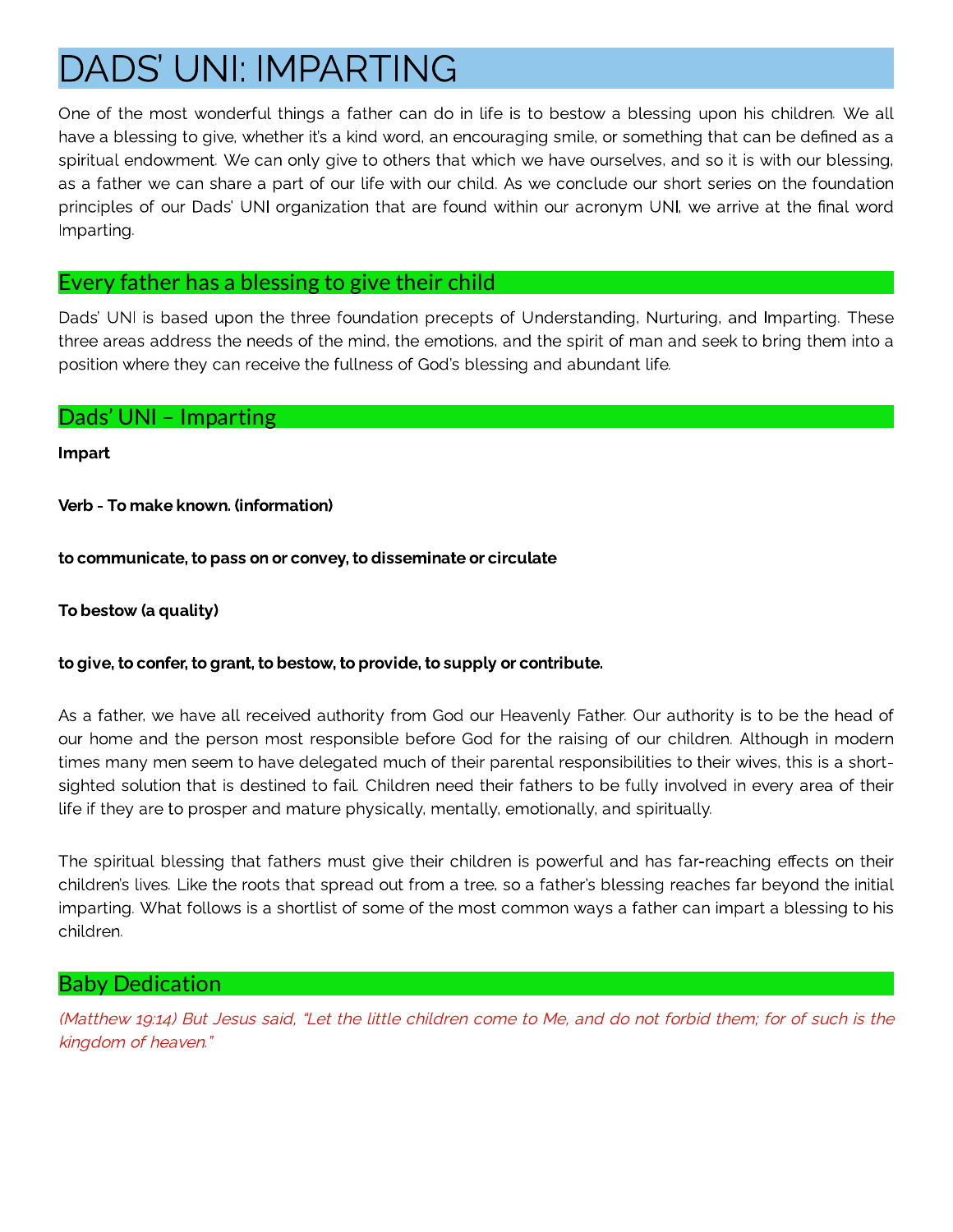One of the most traditional opportunities that fathers must impart a blessing to their child is through baby<br>dedication. In baby dedication, a child is presented before God for His blessing and God is petitioned to watch over and protect the life of the child. The parents are often requested also to commit before God to bring the child up in the fear and love of God, and the child is either prayed over by the minister and parents or in some churches the child receives a baptism of water. Whatever the process in your church the important thing is that it is done because having God Himself watching over and protecting your child is important thing is that it is done because having God Himself watching over and protecting your child is incredibly powerful.

Fathers should take advantage of this wonderful time to begin the process of imparting the spiritual blessing<br>to their children by dedicating them to the Lord as a baby. This is often the first in a marvelous series of to the third render to the them to the Lord as a baby. This is often the render the render the radio of the render opportunities we must strengthen our bond with our child through connecting spiritually with our Heavenly<br>Father and Healeness Father and His blessing.

#### Reading Bible Stories

(Psalm 78:3-4) Which we have heard and known, and our fathers have told us. We will not hide them from their children, telling the generation to come the praises of the Lord, and His strength and His wonderful works that He has done.

The Bible is filled with amazing stories of how God has moved powerfully in the lives of real people like us in<br>times past. As we as their father read these stories to our children their hearts are opened to the imparting faith, which comes from hearing God's word. The miracles in the bible are meant to be retold from faith, which comes from hearing  $\sim$  hearing God's word. The miracles in the miracles in the miracles in the miracles in the miracles in the miracles in the miracles in the miracles in the miracles in the miracles in the generation to generation so that each new era in history has an opportunity to rise and see God's hand move g<br>in history history council

Reading the Bible stories to our children reinforces our beliefs, standards, and values in their young hearts<br>and inspires them to live a life that will bring honor to themselves and their families. and inspires them to live a life that will bring honor to themselves and their families.

#### Praying For Our Child

(Numbers 6:23-26) "Speak to Aaron and his sons, saying, 'This is the way you shall bless the children of Israel. Say to them: "The Lord bless you and keep you, The Lord make His face shine upon you, and be gracious to you; The Lord lift up His countenance upon you and give you peace."'

It is a father's role to be the protector of the family, and one of the most important ways to safeguard our<br>marriage and children is through the vehicle of believing prayer. God has stated that if you come to Him in humility and ask for His forgiveness and His help that He will indeed begin to move in your life and watch over you and your family as you pray daily. over you and your family as you pray daily.

The prayer above is a wonderful way to impart a blessing to your child and can either be sung or spoken<br>quietly while they sleep at night. It can also be added to your daily prayers for God's grace and mercy to be upon your child's life and spoken with thanksgiving that God is indeed accomplishing it faithfully. upon your child's life and spoken with thanksgiving that God is indeed accomplishing it faithfully.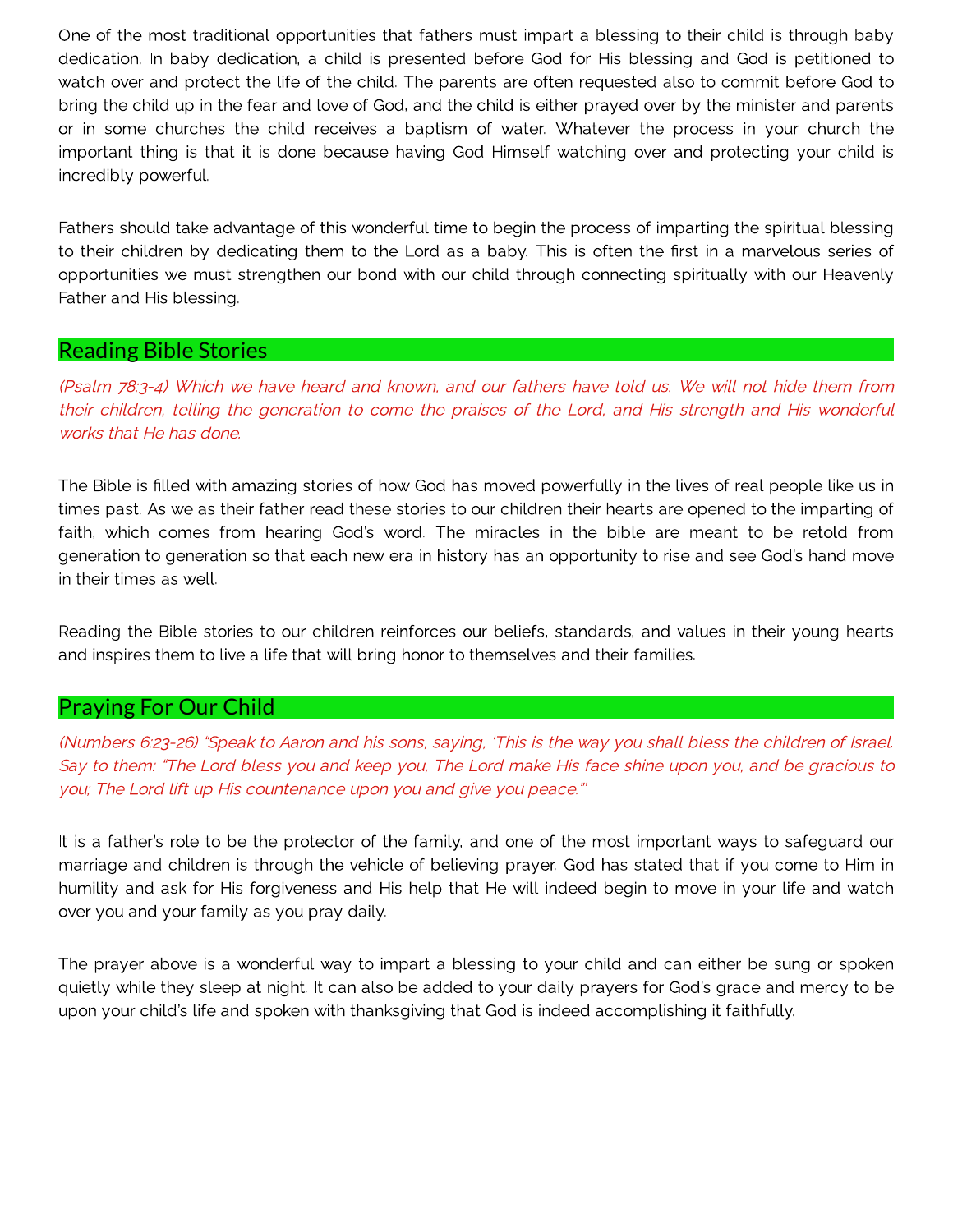#### Praying Over Our Child

(Mark 10:15-16) Assuredly, I say to you, whoever does not receive the kingdom of God as a little child will by no means enter it." And He took them up in His arms, laid His hands on them, and blessed them.

The blessing that comes with the laying on of hands is often powerful and life-changing for a child. When a believing father prays over his child through laying on of hands the Spirit of God is imparted to the child and a blessing comes with it. Because it is spiritual the blessing is not always fully understood, it is however a transference of some of the very best things that God has established in you throughout your life into the heart and spirit of your child.

As I said before we as a man can usually only give those things that we possess away to others as a blessing, there is however an exception to this rule. When a father who is lled with the Holy Spirit prays over his child, there are occasions when God Himself will reveal something by His Holy Spirit and impart a word of encouragement and faith through revelation or prophecy. I have personally experienced these many times and although we as men may only understand a minute portion of God's plans for our child's life, yet even that knowledge can impart vision and faith into our child's heart.

#### Leading Your Child To Christ

(2 Timothy 3:14-15) But you must continue in the things which you have learned and been assured of, knowing from whom you have learned them, and that from childhood you have known the Holy Scriptures, which are able to make you wise for salvation through faith which is in Christ Jesus.

The goal of every father should be to ensure that his child has every opportunity to find salvation through Christ Jesus. In a million years the only decision that counts, will be whether we believe in Christ's death, burial, and resurrection from the dead. As a man, we need to ensure that our faith is strengthened and encouraged daily through prayer and study of God's word in the Bible and fellowship with other believers so that we have an abundance of spiritual blessing and wisdom to impart into the life of our child.

In my experience, there is nothing more important in life than preparing our child both for life here on earth and in eternity. There are many challenges that we will face throughout life as a father and in every one of them, it is advantageous to have the blessing and favor of God over our lives and the lives of our children. Spiritual Imparting is the key to opening up the doors of faith and hope in the hearts of our children and every father is called by God to take up this all-important role.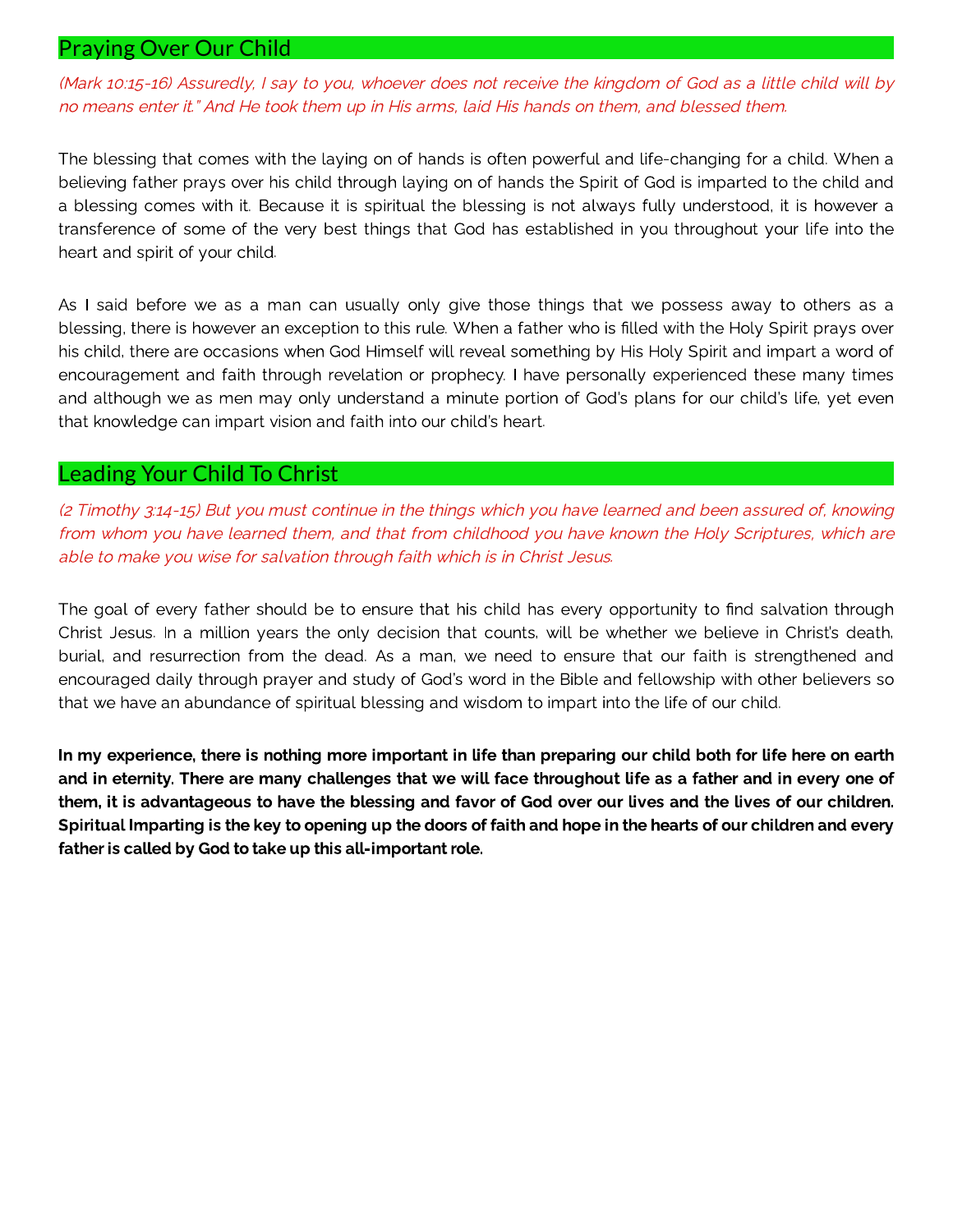# <span id="page-14-0"></span>MORALS, ETHICS, LAWS AND STANDARDS IN SOCIETY

The complex fabric that is woven to make up the society we live in consists of many unique threads. Each of<br>us individually has a place in the weave and without us, the entire tapestry would be a lesser creation. There are however certain underpinning threads that have been woven into the fabric that is stronger than others and upon which the entire creation relies, if these threads fail then the complete design is in danger of collapsing. These underpinning threads include the morals and ethics, the laws and standards of our society and if these underlying threads are not protected then the whole institution will eventually fail. An overall and if these underlying threads are not protected threads are not protected threads are not protected then the<br>Institution of these successive under while surrounding designed and contract to protice institution understanding of these areas assists us with our parenting decisions and enables us to practice positive parenting.

#### **Morals**

#### (Exodus 20:14) "You shall not commit adultery".

Morals are the basis of how we determine what is right and wrong, when they have been clearly defined our<br>choices are easier to make. Our morality defines how we treat each other personally in society and appears particularly focused upon sexual purity and fidelity. The Judaeo-Christian foundations of our society identified what was acceptable in the eyes of God and assisted mankind in knowing how we should conduct identified what was acceptable in the eyes of God and assisted manufacture in the eyes of God and assisted man<br>In the eyes of God and assisted many process for and assisted many field and assisted in the expectation of the ourselves. It is by standing upon these proven foundations that we nd stability as a society.

There seems however in recent times to have been a concerted effort to undermine and destroy the very<br>moral fabric of our society and replace it with 'amoral' behavior which is defined as a lack of moral sensibility. moral fabric of our society's moral standards has increased markedly within our generation, and what was<br>unthinkable anti- 50 years are in now apparted as normal in moral and a stiffe. unthinkable only 50 years ago is now accepted as normal in many areas of life.

'Immorality' as defined by a lifestyle outside the accepted standards of moral behavior, is the predominant<br>choice of many people in the world. These individuals have rejected the values that we have built our society upon and replaced them with their ideas of what is acceptable. Sadly, many people in this generation no longer have a clear understanding of what is right or wrong, therefore fail in realizing their greatest potential longer have a clear understanding of what is right or wrong, therefore fail in realizing their greatest potential by living a life of honor in obedience to God's word.

 $\overline{\phantom{a}}$  of the benefits of having a society founded upon a solid more code is that each person already has a solid more code is the benefits of  $\overline{\phantom{a}}$ safe track to run on in life and they don't have to try to re-invent the wheel and gure it all out themselves.

#### **Ethics**

(Exodus 20:15-16) "You shall not steal. "You shall not bear false witness against your neighbour".

Ethics simply explained is how we treat each other in a non-personal or commercial setting. This may involve but is not limited to elements of fairness, consistency, transparency, and honesty.

How we treat our fellow man in the world is in a large way determined by our accepted ethical standards or<br>lack thereof. Those who fail to adopt the need for high ethical standards in their behavior tend to find it much easier to take advantage of others in many of life's situations. These people often become the con-men, the embezzlers, and the criminals in our society, and they leave a trail of turmoil and distress behind them where ever they go. Their lack of personal integrity allows wicked thoughts and despicable schemes to be devised ever they goes the wicked they go allow the second integrity allows with the second they are designed they are<br>In the civiled and a third with the second the weak schemes to be devised and devised integrated integrated to in their hearts, that ultimately lead to underhanded and fraudulent acts against innocent people.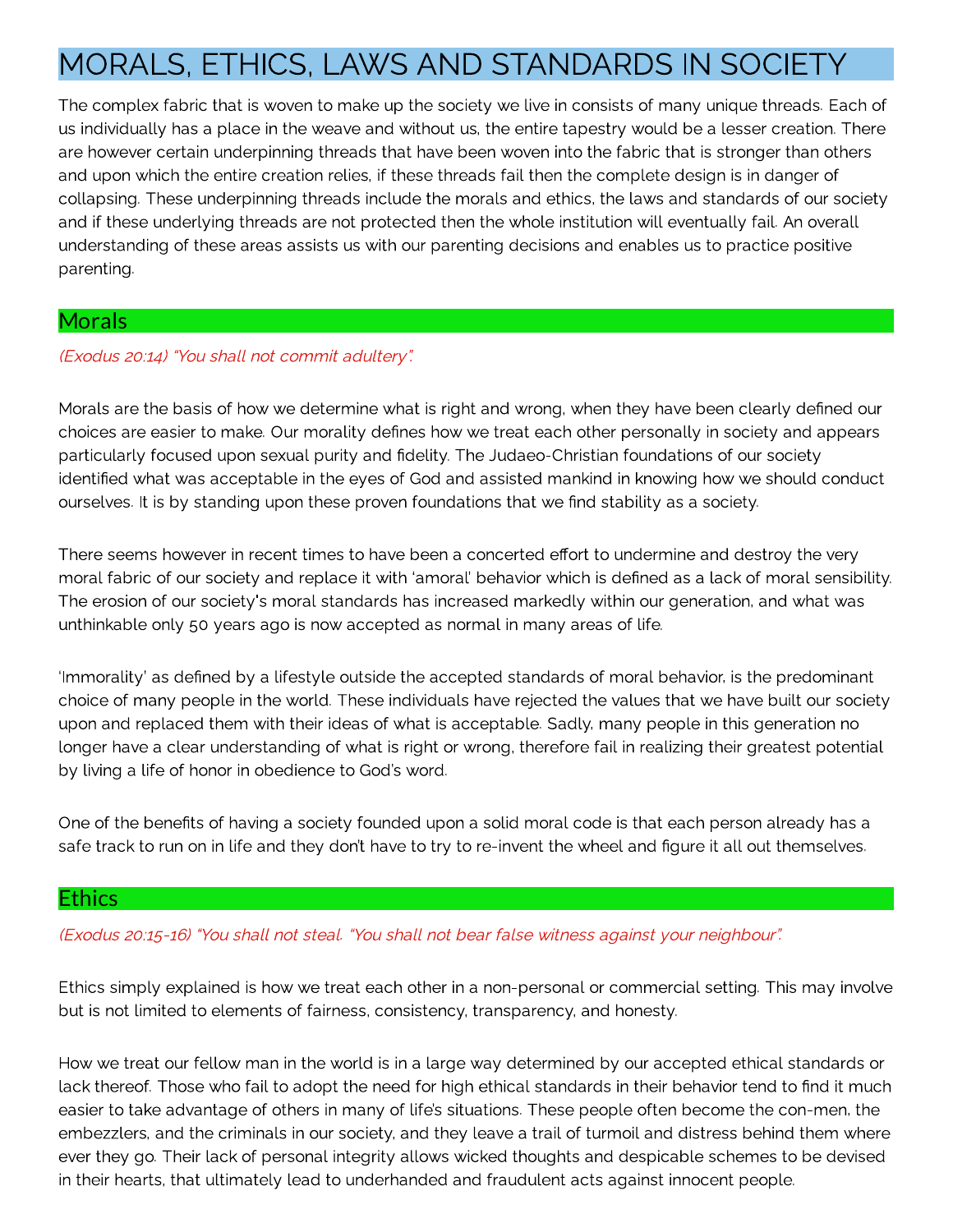$\sim$  one of the benefits of having a society founded upon a solid ethical code is that every person rich or poor is treated with respect and a degree of honor and not taken advantage of.

#### Laws

(Romans 13:1-2) Let every soul be subject to the governing authorities. For there is no authority except from God, and the authorities that exist are appointed by God. Therefore, whoever resists the authority resists the ordinance of God, and those who resist will bring judgement on themselves.

Laws are instituted by governments and are binding upon every member of that community, ensuring that<br>each person has both rights and responsibilities. Laws are implemented to keep the worst elements of our each person has both rights and responsibilities. Laws are implemented to keep the worst elements of our implements of  $\epsilon$ society restrained and to facilitate safety and security for all its members.

Those unprincipled members of society whose hearts are set upon chaos and maliciousness are restricted to<br>a certain extent by the fear of judgment that the laws of the land bring. Laws would not be needed if society was filled with people who merely loved and cared for each other, but when there are so many who are was lied with people with people with people with people with people with people with people with  $\alpha$  many  $\alpha$  many  $\alpha$  many  $\alpha$  many  $\alpha$  many  $\alpha$  many  $\alpha$  many  $\alpha$  many  $\alpha$  many  $\alpha$  many  $\alpha$  many  $\alpha$  many  $\alpha$ unscrupulous and set upon a path of wickedness we need all the protections that the laws can give us.

Historically any country that is run without laws is most often ruled only by the strongest and most brutal of<br>men, those who by intimidation bully everyone else into submission. In a society where violence may be imminent at any given moment, it is the laws and regulations of the land that help to protect us and keep the imminent at any given moment, it is the laws and regulations of the land that help to protect us and keep the peace we all deserve and have grown to expect.

 $\overline{\phantom{a}}$  one of having a society that is based upon a system of  $\overline{\phantom{a}}$  and individual protections is that we can allow each member of society to feel safe and prosper.

#### Standards

(1 Kings 7:13-14) Now King Solomon sent and brought Huram from Tyre. He was the son of a widow from the tribe of Naphtali, and his father was a man of Tyre, a bronze worker; he was filled with wisdom and understanding and skill in working with all kinds of bronze work. So, he came to King Solomon and did all his work.

Standards are an authoritative level of quality that is the accepted norm in our society, it is what we can<br>safely expect in our dealings with others. We as members of society should be able to safely expect a safely expect in our dealings with our dealings with our deal  $\alpha$  as  $\alpha$  as  $\alpha$  able to safely expect able to safely expected as  $\alpha$  and  $\alpha$  able to safely expected able to safely expected as  $\alpha$  able to safely expe certain degree or standard of understanding and skill from those whose services we seek out in our every any

If we go to a restaurant we should confidently expect that our food has been sourced using good quality<br>products and has been prepared in a hygienic environment, because these are the standards that are products and has been prepared in a hygienic environment, because these are the standards that are required by our government's health department.

If we needed to undergo brain surgery we would expect that our doctors would have many years of<br>experience in operating on people and that they would have consistently achieved a very high standard in their profession. These professional standards are our protection as members of a society and without them, their profession. The second standards are our professional standards are our professional standards are our professional standards are our professional standards and without them, and without them, and without them, and w it would be more dicult to have the condence required to undergo this life-saving surgery.

One of the benefits of having set standards in society is to give its citizens confidence in the quality of the<br>items we are seeking to purchase or the services we intend to use. Standards mean that we are not playing items we are seeking to purchase or the services we are seeking to purchase or the services we are not playing Russian roulette whenever we need to access the assistance of a business or provider in our city.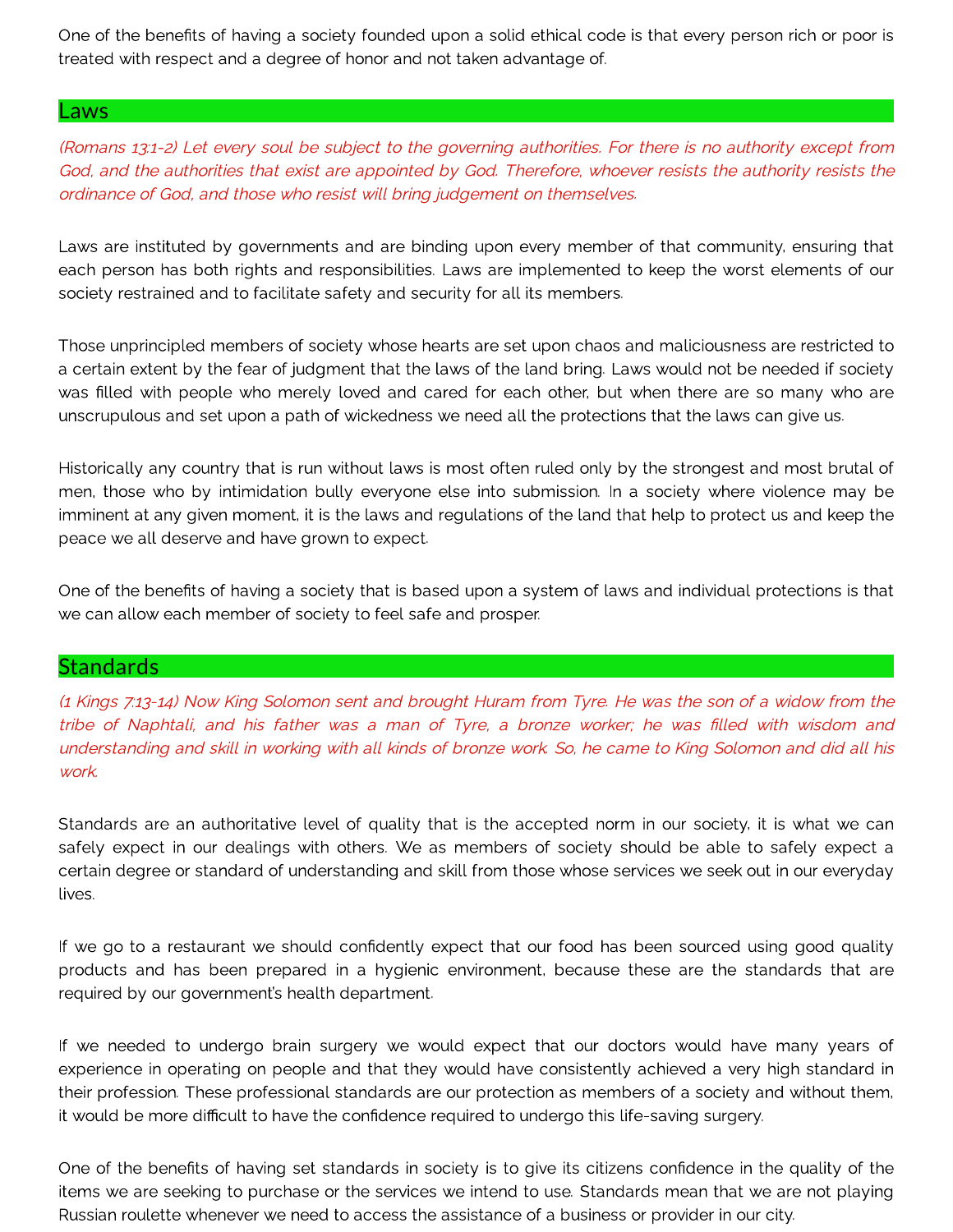Ultimately it is the Morals, Ethics, Laws, and Standards that assist greatly in keeping our society running smoothly and give each member the best possible chance to enjoy a good and prosperous life. I guess that is probably one of the reasons why God gave them to us in the first place.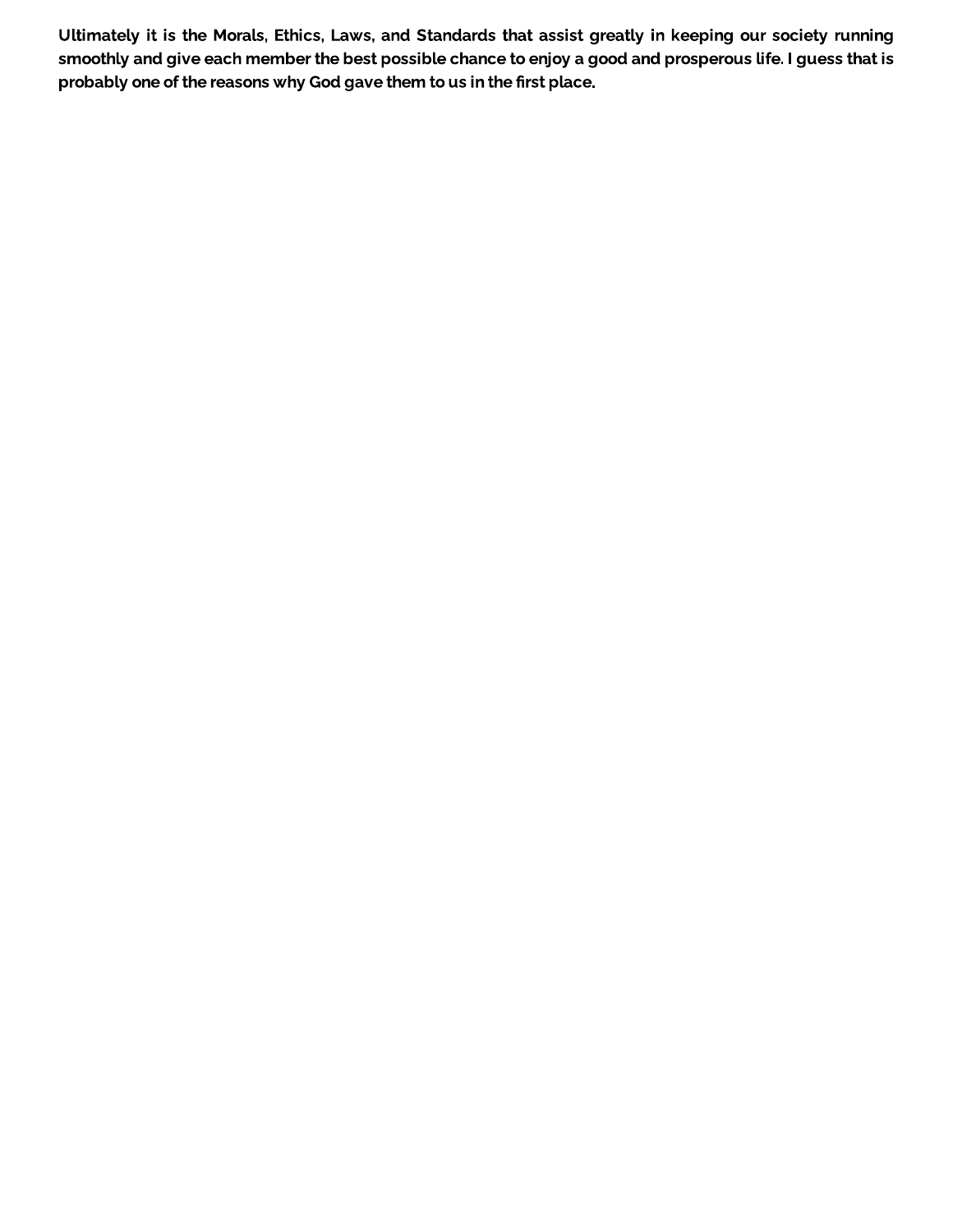# <span id="page-17-0"></span>UNDERSTANDING GOD'S LAW

Every human being born into this world needs to gain an understanding of how to live and function<br>successfully. We quickly master the use of the basic five senses (Touch, Sight, Smell, Hearing, and Taste) with which we communicate with the physical world, but it is not as apparent how we are meant to deal with things that are spiritual. What follows is a basic representation of one spiritual aspect of life that influences us all and is especially important for those interested in Christian parenting. us all and is especially important for those interested in Christian parenting.

#### Understanding God's Law is a building block for a successful life

Initially, it is important to understand that God Himself makes a differentiation between the Jewish people<br>and those of us who are non-Jews (also called gentiles). When God spoke to Abraham He called him to become separate from the other nations of the world, and through Abraham God chose to establish a people who were set apart unto Himself. The nation of Israel (Jews) are direct natural descendants of Abraham and it was through this nation that God brought forth His Son Jesus Christ. it was through this nation that God brought forth His Son Jesus Christ.

God chose Moses to bring the children of Israel out of the slavery of Egypt, and he led them (guided by God)<br>to the mountain of Sinai, where God delivered The Ten Commandments to Israel. (Exodus 20:2-17) to the mountain of Sinai, where God delivered The Ten Commandments to Israel. (Exodus 20:2-17)

It is these same Ten Commandments that are the basis for much of the legal system that we use in the<br>western world, indeed by extension our systems of democracy and government. But the aspect I would like to deal with today is how the Law of God (The Ten Commandments) affect us spiritually as human beings. to deal with today is how the Law of God (The Ten Commandments) aect us spiritually as human beings.

God gave the Ten Commandments to give mankind knowledge and understanding of what was right and<br>what was wrong. It defined how we as created beings should relate to Him as our Creator, and how we should deal with our fellow man here on earth. The knowledge of God's law was originally kept only by the should deal with our fellow man here on earth. The knowledge of God's law was originally kept only by the knowledge of God's law was originally kept of God's law was originally kept only by the company of God's law was ori Jewish people, but there came a day when God Himself chose to send that knowledge forth into the whole

Jeremiah the prophet declared under the inspiration of the Holy Spirit that God was going to do a new thing<br>on the earth and send forth the knowledge of His law into the hearts and minds of all mankind directly. (Jeremiah 31:33) God did this when He sent His Holy Spirit upon the earth on the Day of Pentecost after Jesus Christ's resurrection and ascension to heaven. Now the Ten Commandments are written in every human heart christ's results and written and ascension to heaven. Now the Ten Commandments are written in every human heart upon the earth and we perceive them spiritually through our conscience.

It is the Ten Commandments and the words of Jesus Christ that are the standard by which all the world will<br>be judged when we stand before the Throne of God on Judgement Day. Every time we break one of the Ten Commandments, we are alerted in our conscience that we have broken God's law again and we feel shame as human beings. Our shame is meant to be an indicator that we have sinned against God's Law and need to as human beings. Our shame is meant to be an indicator that we have since a gainst God's Law and need to nd his forgiveness and mercy lest we be judged.

The way that God chose to reveal His forgiveness to man is through our faith in the Death, Burial, and<br>Resurrection of His Son Jesus Christ. Jesus came to take our sins upon His own body and paid our debt Resurrection of the Son South Christ. South Christ. Jesus came our since our debth and paid our debt.<br>Defore the Throne of God so that we as human beings would not be found quilty on **Judgement Day**. By turning away from our sins and asking Jesus Christ to be our Saviour and Lord we are brought back into a turning away from our sins and asking Jesus Christ to be our Saviour and Lord we are brought back into a<br>International with Cool one and are been oppin opinitually. relationship with God and are born again spiritually.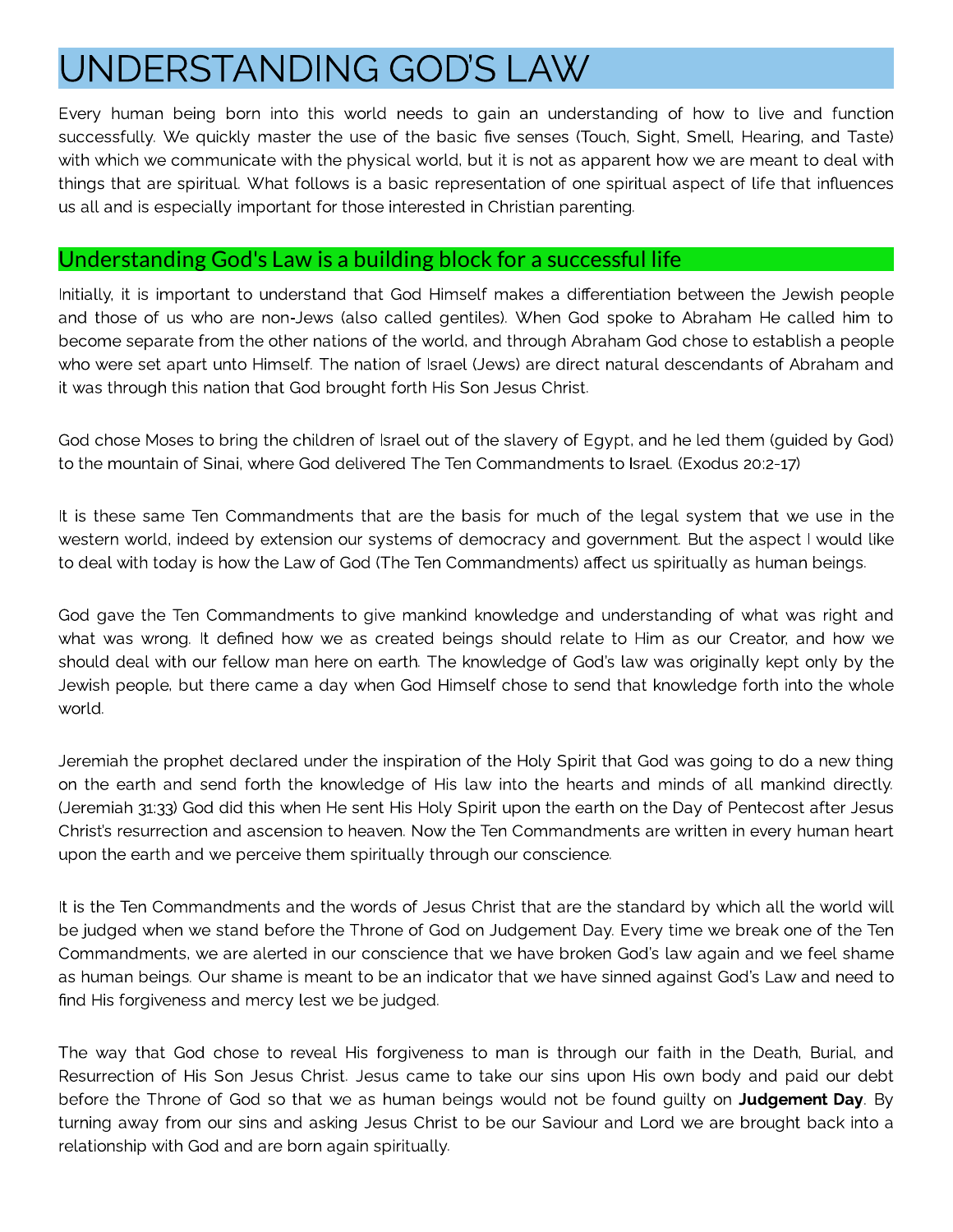In summing up here are the main things to remember:

· The Ten Commandments teach us what is right and wrong

- · We all have this knowledge written in our hearts and minds
- · Our conscience is often the indicator of whether we have failed or succeeded by God's standard
- · We must all stand before God on Judgement Day and give an account of our lives
- · Jesus Christ paid the debt for all our sins when He died for us
- · Forgiveness and mercy are available to us all through faith in Jesus Christ